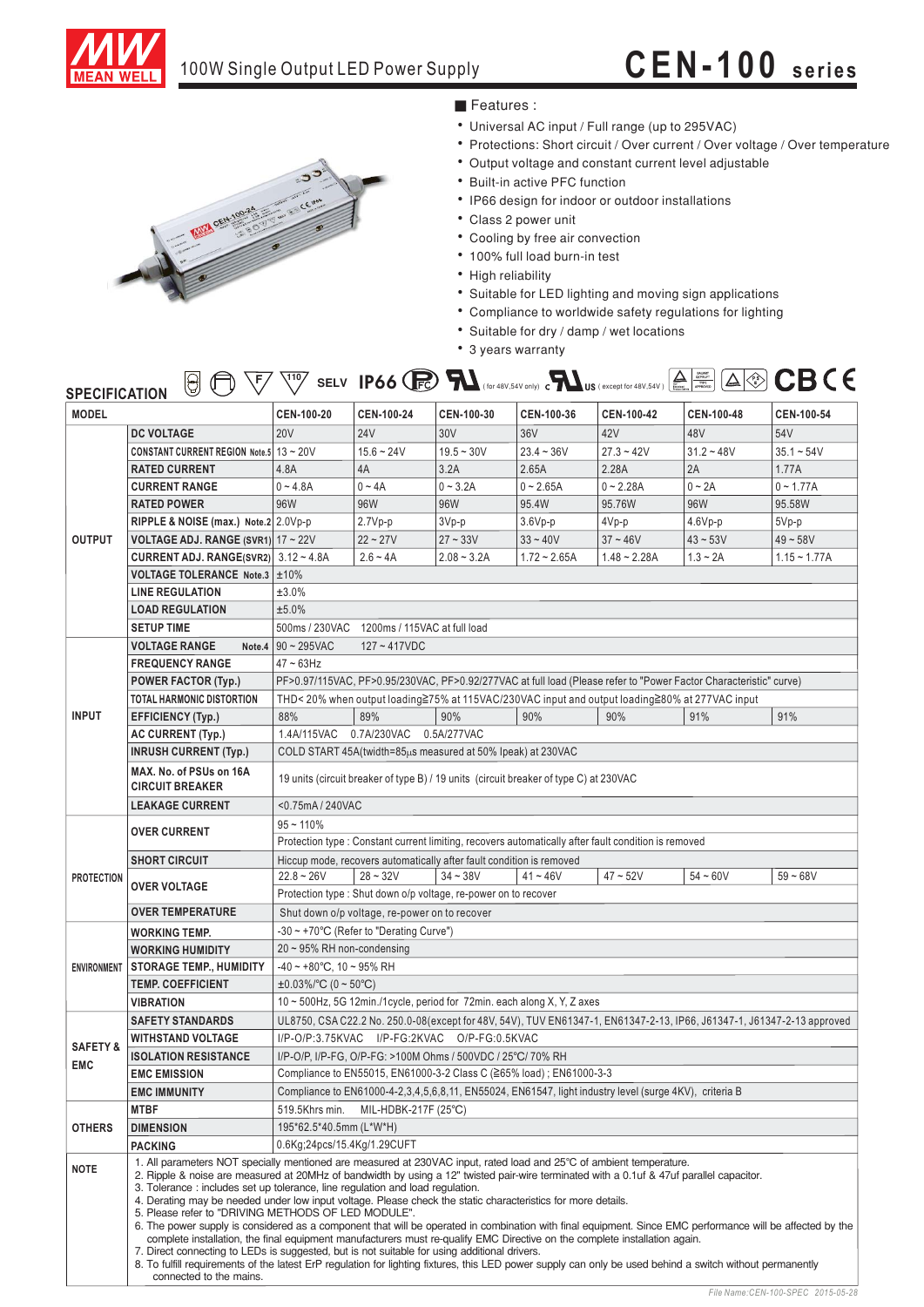

# 100W Single Output LED Power Supply **CEN-100 series**



*File Name:CEN-100-SPEC 2015-05-28*